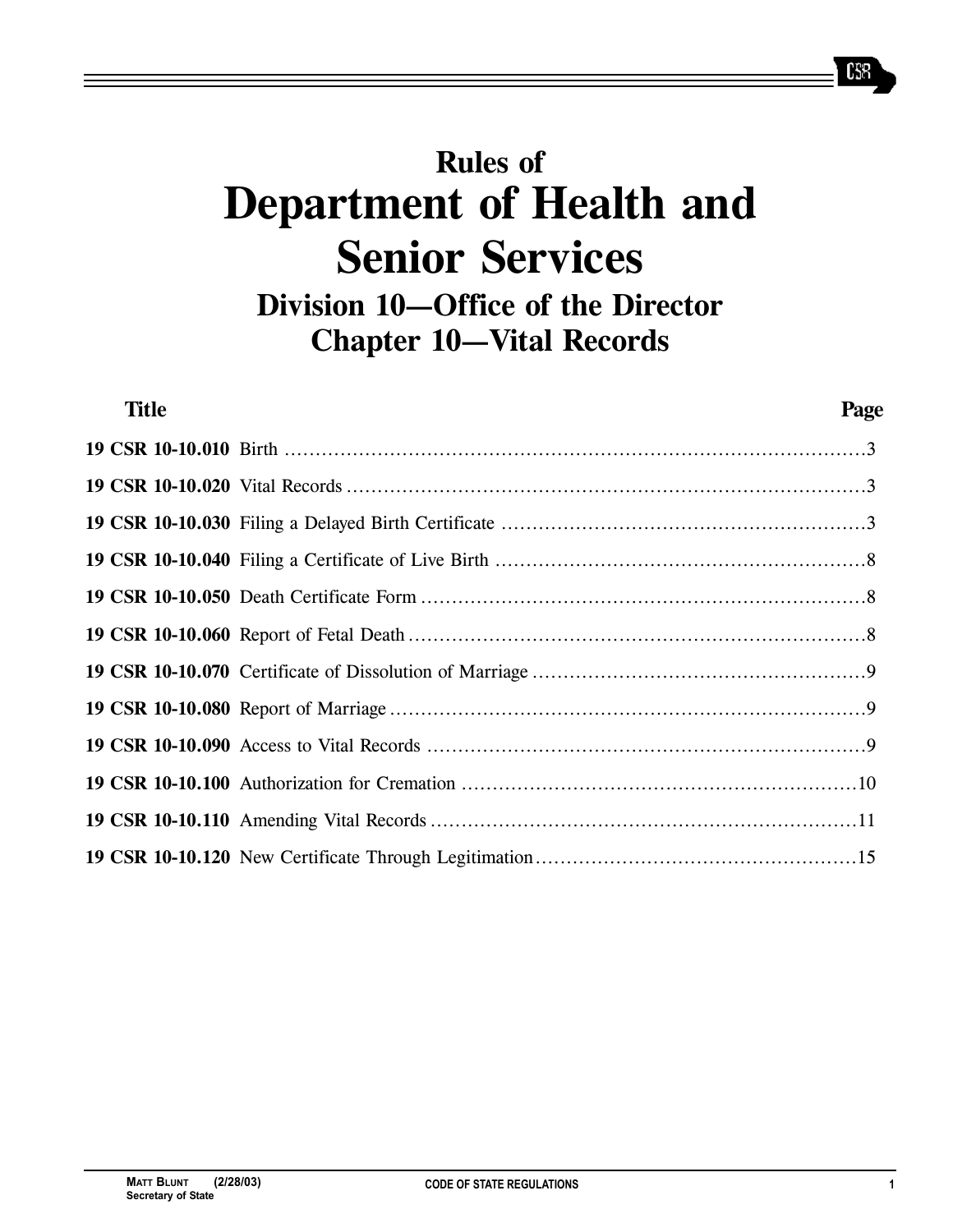# **Title 19–DEPARTMENT OF HEALTH AND SENIOR SERVICES Division 10–Office of the Director Chapter 10–Vital Records**

# **19 CSR 10-10.010 Birth**

*PURPOSE: This rule concerns recording of births for babies born in wedlock and out of wedlock.* 

(1) If the mother was married either at the time of conception or birth, the name of the husband shall be entered on the certificate as the father of the child unless paternity has been determined otherwise by a court of competent jurisdiction, in which case the name of the father, as determined by the court, shall be entered.

(2) If the mother was not married either at the time of conception or birth, the name of the father shall not be entered on the certificate of birth without the written consent of the mother and the person to be named as the father unless a determination of paternity has been made by a court of competent jurisdiction, in which case the name of the father, as determined by the court, shall be entered.

*AUTHORITY: section 193.035, RSMo Supp. 1998.\* This rule was previously filed as 13 CSR 50-150.010 and 19 CSR 30-10.010. Original rule filed July 16, 1965, effective July 26, 1965. Changed to 19 CSR 10-10.010 July 30, 1998. Amended: Filed March 12, 1999, effective Sept. 30, 1999.*

*\*Original authority: 193.035, RSMo 1984, amended 1993, 1995.*

# **19 CSR 10-10.020 Vital Records**

*PURPOSE: This rule authorizes local registrars of St. Louis, Kansas City and St. Louis County to certify and issue copies of birth, death and fetal death records of events occurring within their jurisdictions.* 

(1) Who May Certify. The local registrars for St. Louis City, Kansas City and St. Louis County may certify copies of the duplicate birth, death and stillbirth certificates held by them. Permission to certify grants validity and legality to the certified copy only as far as the local ordinances permit and then only when not in conflict with the laws of this state. No local registrar, other than those described in this section, may certify in any manner, except to the state registrar to a record that s/he holds.

(2) Confidentiality. The state registrar and those local registrars identified in section (1) of this rule shall request the signature and the reason for the record of each applicant for a birth certificate when information identifying parentage is desired, whether for certified copies or for inspection of the record. If the applicant is a minor, the signature of a parent or legal guardian shall be substituted. An exception to this rule shall be made when a governmental agency is obtaining information for protection of the public interest. The signature and title of the agent shall be considered sufficient.

(3) Responsibility of Applicant. The burden of proper and adequate identification of a record in the files of the Bureau of Vital Records shall rest upon the applicant for the record. In contested cases, the burden of proof, that requests for an inspection of a record or a certified copy of a record lies within the meaning of the Uniform Vital Statistics Act, shall rest upon the applicant for the record. The state registrar or those identified in section (1) of this rule at all times may request additional information to support the demand of an applicant whose request for a copy or an inspection appears not to be in accordance with the law.

*AUTHORITY: section 193.035, RSMo Supp. 1998.\* This rule was previously filed as 13 CSR 50-150.020 and 19 CSR 30-10.020. Original rule filed March 6, 1951, effective March 16, 1951. Changed to 19 CSR 10- 10.020 July 30, 1998. Amended: Filed March 12, 1999, effective Sept. 30, 1999.*

*\*Original authority: 193.035, RSMo 1984, amended 1993, 1995.*

# **19 CSR 10-10.030 Filing a Delayed Birth Certificate**

*PURPOSE: This rule sets up a procedure for filing delayed birth certificates.* 

(1) The following is the procedure for filing a delayed birth certificate for a child before s/he reaches his/her twelfth birthday:

(A) The child must be born in Missouri;

(B) There must be no prior certificate on file in the Bureau of Vital Records which can reasonably be presumed to belong to the child; and

(C) The registration shall be on current certificates of live birth. The basic procedure shall be as nearly as practicable the same as for filing a current live birth certificate.

(2) The following is the procedure for filing a delayed birth certificate for a person who has passed his/her twelfth birthday: The attached four (4)-page form entitled Application to Record a Birth After Twelfth Birthday shall be used in accordance with the instructions contained in the form.

*AUTHORITY: section 193.035, RSMo Supp. 1998.\* This rule was previously filed as 13 CSR 50-150.030 and 19 CSR 30-10.020. Original rule filed Sept. 6, 1955, effective Sept. 16, 1955. Changed to 19 CSR 10-10.010 July 30, 1998. Amended: Filed March 12, 1999, effective Sept. 30, 1999.*

*\*Original authority: 193.035, RSMo 1984, amended 1993, 1995.*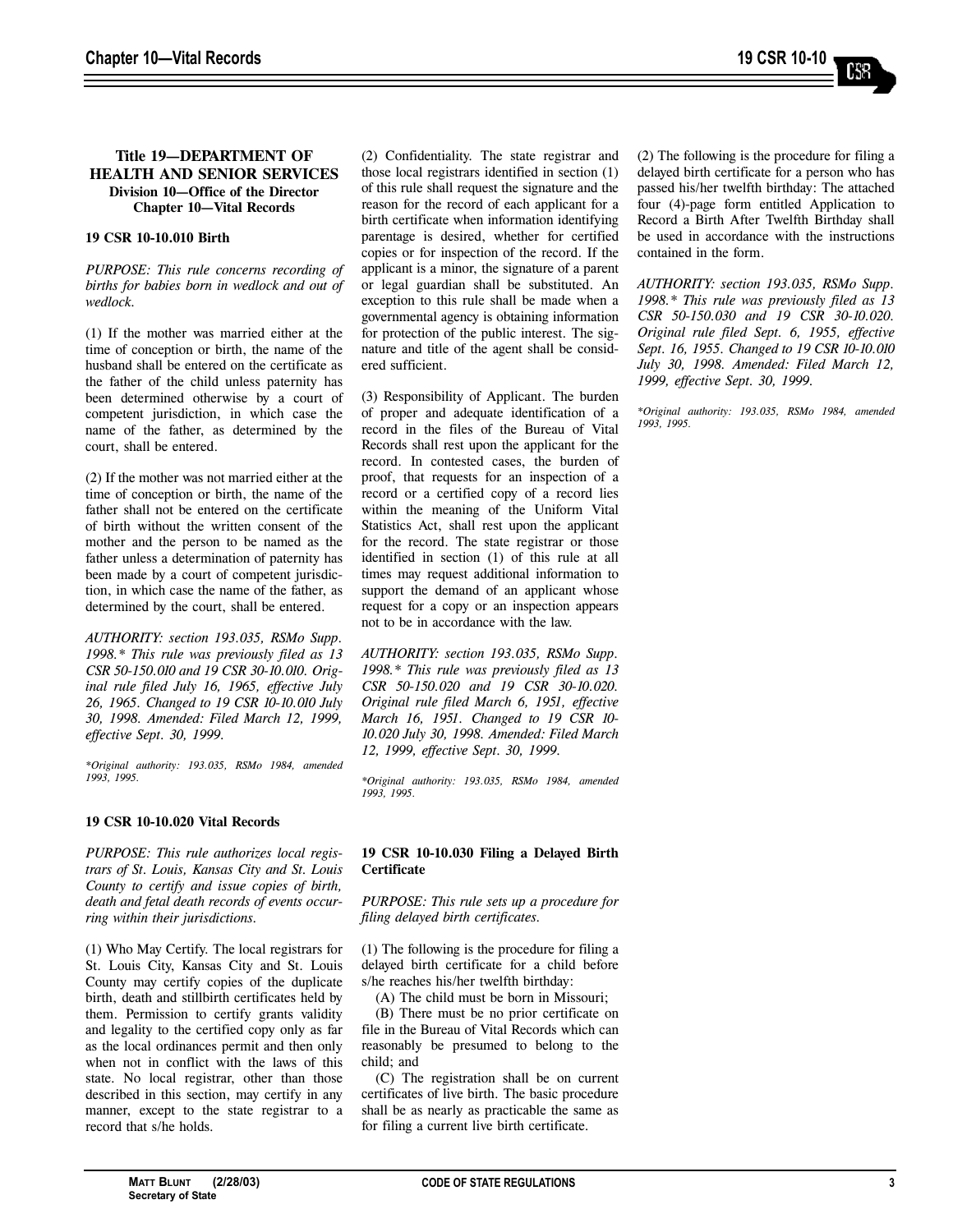

KR

# MISSOURI DEPARTMENT OF HEALTH **BUREAU OF VITAL RECORDS** APPLICATION TO RECORD BIRTH AFTER 12th BIRTHDAY

P.O. BOX 570 JEFFERSON CITY, MISSOURI 65102

INSTRUCTIONS: This application is sent in response to a request for a certified copy of a birth certificate when no record can be found. Certified copies are \$10.00 each. An additional fee of \$10.00 is also required for processing. Your check or money order should be made payable to Missouri Department of Health.

USE ONLY PERMANENT BLACK INK or RIBBON ON THIS FORM. Print or type everything except signatures. DO NOT MARK OUT, erase or trace over or use white out. SEE COMPLETE INSTRUCTIONS ON PAGE 3.

THIS APPLICATION WILL BECOME YOUR DELAYED CERTIFICATE OF BIRTH WHEN ACCEPTED AND FILED BY THE BUREAU OF VITAL RECORDS.

DO NOT WRITE IN SPACE FOR CERTIFICATE NO.

|                                                                                                                | <b>VITAL RECORDS</b> | MISSOURI DEPARTMENT OF HEALTH                          | DELAYED OR SPECIAL                                                                          | CERTIFICATE OF BIRTH NO. ▶      |                                       |                                                                                                                                |
|----------------------------------------------------------------------------------------------------------------|----------------------|--------------------------------------------------------|---------------------------------------------------------------------------------------------|---------------------------------|---------------------------------------|--------------------------------------------------------------------------------------------------------------------------------|
| FULL NAME AT BIRTH (FIRST, MIDDLE, LAST)                                                                       |                      |                                                        |                                                                                             |                                 | DATE OF BIRTH (MONTH, DAY, YEAR)      |                                                                                                                                |
| RACE                                                                                                           |                      | <b>SEX</b><br>BIRTHPLACE (CITY OR TOWN, COUNTY, STATE) |                                                                                             |                                 |                                       |                                                                                                                                |
| FATHER: FULL NAME                                                                                              |                      |                                                        |                                                                                             |                                 | <b>BIRTHPLACE (STATE OR COUNTRY)</b>  |                                                                                                                                |
| MOTHER: (FIRST, MIDDLE, MAIDEN)                                                                                |                      |                                                        |                                                                                             |                                 | BIRTHPLACE (STATE OR COUNTRY)         |                                                                                                                                |
|                                                                                                                |                      |                                                        | AFFIDAVIT: I have reviewed and hereby declare upon oath that the above statements are true. |                                 |                                       |                                                                                                                                |
| <b>MUST BE SIGNED IN</b><br>PRESENCE OF NOTARY                                                                 |                      | REGISTRANT'S OWN SIGNATURE                             |                                                                                             |                                 | <b>ADDRESS</b>                        |                                                                                                                                |
| NOTARY PUBLIC EMBOSSER SEAL                                                                                    |                      | STATE OF<br><b>COUNTY</b>                              |                                                                                             |                                 |                                       |                                                                                                                                |
|                                                                                                                |                      |                                                        | SUBSCRIBED AND SWORN BEFORE ME, THIS                                                        |                                 | USE RUBBER STAMP IN CLEAR AREA BELOW. |                                                                                                                                |
|                                                                                                                |                      |                                                        | DAY OF                                                                                      | 19                              |                                       |                                                                                                                                |
|                                                                                                                |                      |                                                        | NOTARY PUBLIC SIGNATURE                                                                     | MY COMMISSION<br><b>EXPIRES</b> |                                       |                                                                                                                                |
| NOTARY PUBLIC NAME (TYPED OR PRINTED)                                                                          |                      |                                                        |                                                                                             |                                 |                                       |                                                                                                                                |
| DO NOT WRITE BELOW THIS LINE                                                                                   |                      |                                                        | <b>ABSTRACT OF SUPPORTING EVIDENCE</b>                                                      |                                 |                                       | DO NOT WRITE BELOW THIS LINE                                                                                                   |
|                                                                                                                |                      |                                                        |                                                                                             |                                 |                                       |                                                                                                                                |
|                                                                                                                |                      |                                                        | NAME AND KIND OF DOCUMENT (INCLUDING BY WHOM ISSUED AND SIGNED)                             |                                 |                                       | DATE ORIGINAL DOCU-<br><b>MENT WAS MADE</b>                                                                                    |
|                                                                                                                |                      |                                                        |                                                                                             |                                 |                                       |                                                                                                                                |
|                                                                                                                |                      |                                                        |                                                                                             |                                 |                                       |                                                                                                                                |
|                                                                                                                |                      |                                                        |                                                                                             |                                 |                                       |                                                                                                                                |
|                                                                                                                |                      |                                                        |                                                                                             |                                 |                                       |                                                                                                                                |
|                                                                                                                |                      |                                                        |                                                                                             |                                 |                                       |                                                                                                                                |
|                                                                                                                |                      |                                                        |                                                                                             |                                 |                                       |                                                                                                                                |
| BIRTH DATE OR AGE                                                                                              |                      | <b>BIRTHPLACE</b>                                      | <b>INFORMATION CONCERNING REGISTRANT AS STATED IN DOCUMENT</b><br><b>NAME OF FATHER</b>     |                                 |                                       |                                                                                                                                |
|                                                                                                                |                      |                                                        |                                                                                             |                                 |                                       | NAME OF MOTHER                                                                                                                 |
|                                                                                                                |                      |                                                        |                                                                                             |                                 |                                       |                                                                                                                                |
|                                                                                                                |                      |                                                        |                                                                                             |                                 |                                       |                                                                                                                                |
|                                                                                                                |                      |                                                        |                                                                                             |                                 |                                       |                                                                                                                                |
|                                                                                                                |                      |                                                        |                                                                                             |                                 |                                       |                                                                                                                                |
| 1.<br>$\overline{c}$<br>3.<br>$\ddot{a}$<br>$\mathbf{1}$ .<br>2.<br>3.<br>$\ddot{a}$<br>ADDITIONAL INFORMATION |                      |                                                        | the above affidavit and that the preceding abstract is taken from this evidence.            |                                 |                                       | REVIEWER'S STATEMENT: I hereby certify that I have reviewed the evidence submitted in support of FILED in the Dept. of Health, |
| REVIEWER'S SIGNATURE (VITAL RECORDS)                                                                           |                      |                                                        |                                                                                             |                                 |                                       | Jefferson City, MO, on<br>DATE                                                                                                 |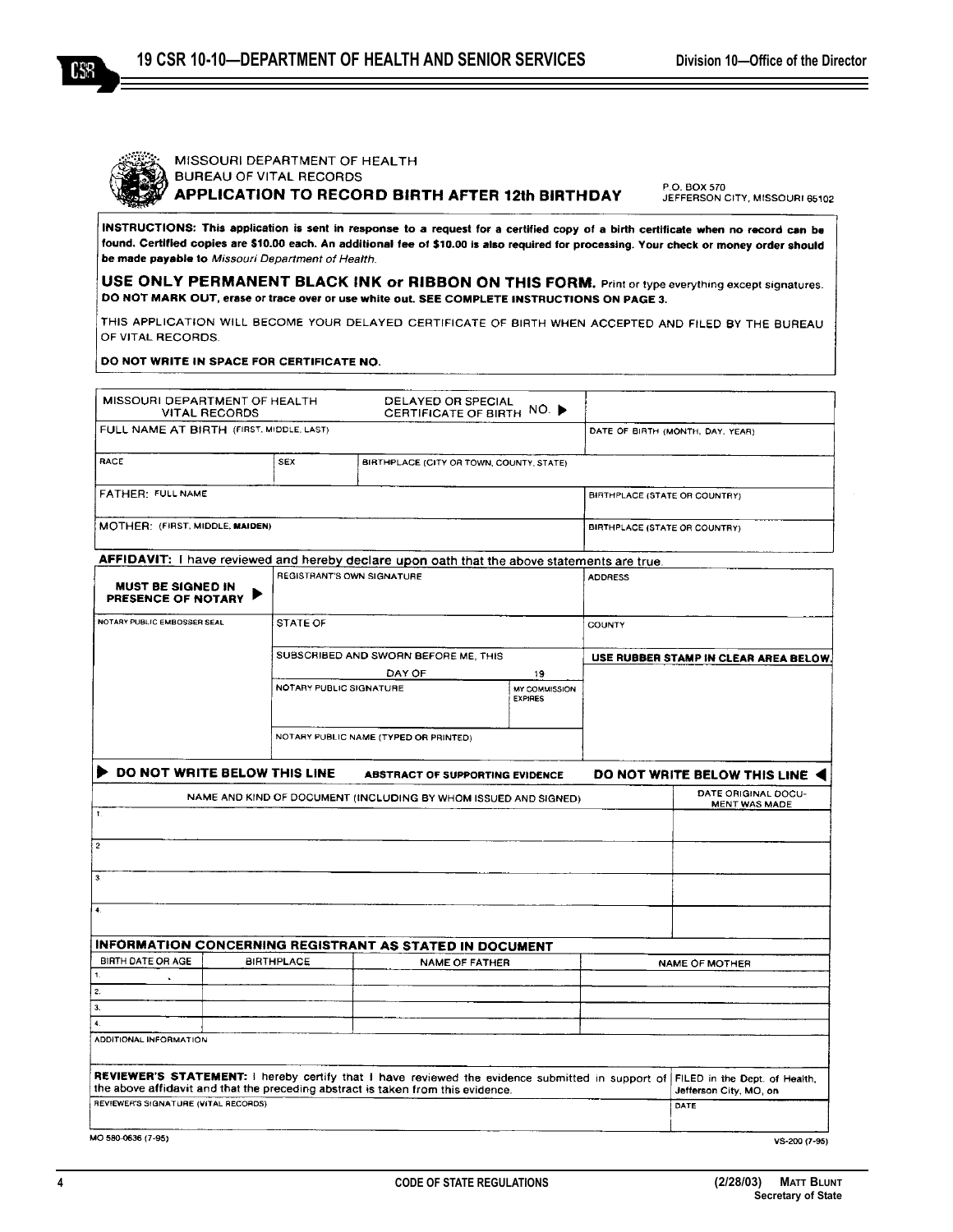$=$ 

|                                                    |                                                                                                                    |                                              | Page 2                                                                                                                                                                                                                                                                |
|----------------------------------------------------|--------------------------------------------------------------------------------------------------------------------|----------------------------------------------|-----------------------------------------------------------------------------------------------------------------------------------------------------------------------------------------------------------------------------------------------------------------------|
|                                                    | at the birth.)                                                                                                     |                                              | SUPPORTING AFFIDAVIT (The person completing this Affidavit MUST be OLDER than the registrant, but NOT necessarily present                                                                                                                                             |
|                                                    |                                                                                                                    |                                              |                                                                                                                                                                                                                                                                       |
|                                                    |                                                                                                                    |                                              |                                                                                                                                                                                                                                                                       |
|                                                    | BIRTH NAME OF REGISTRANT                                                                                           |                                              | and have known him/her for more than _________ years last past;                                                                                                                                                                                                       |
|                                                    |                                                                                                                    |                                              |                                                                                                                                                                                                                                                                       |
| <b>born in Example 2011</b> CITY OR TOWN AND STATE |                                                                                                                    |                                              | MONTH, DAY, YEAR                                                                                                                                                                                                                                                      |
| AFFIANT NAME (PRINT OR TYPE)                       |                                                                                                                    |                                              | I remember the date and place of his/her birth because (state some fact or incident that enables you to recall<br><u> 1980 - Jan Barat, primeira estatubat eta primeira eta primeira eta primeira eta primeira eta primeira eta pri</u><br>RELATIONSHIP TO REGISTRANT |
|                                                    |                                                                                                                    |                                              |                                                                                                                                                                                                                                                                       |
| ADDRESS (STREET & NUMBER, CITY, STATE)             |                                                                                                                    |                                              |                                                                                                                                                                                                                                                                       |
|                                                    | MUST BE SIGNED IN PRESENCE OF NOTARY                                                                               | AFFIANT SIGNATURE                            |                                                                                                                                                                                                                                                                       |
| NOTARY PUBLIC EMBOSSER SEAL.                       | <b>STATE</b>                                                                                                       |                                              | <b>COUNTY</b>                                                                                                                                                                                                                                                         |
|                                                    | SUBSCRIBED AND SWORN BEFORE ME, THIS<br>DAY OF<br>NOTARY PUBLIC SIGNATURE<br>NOTARY PUBLIC NAME (TYPED OR PRINTED) | 19<br><b>MY COMMISSION</b><br><b>EXPIRES</b> | USE RUBBER STAMP IN CLEAR AREA BELOW.                                                                                                                                                                                                                                 |
|                                                    |                                                                                                                    |                                              |                                                                                                                                                                                                                                                                       |

MO 580-0636 (7-95)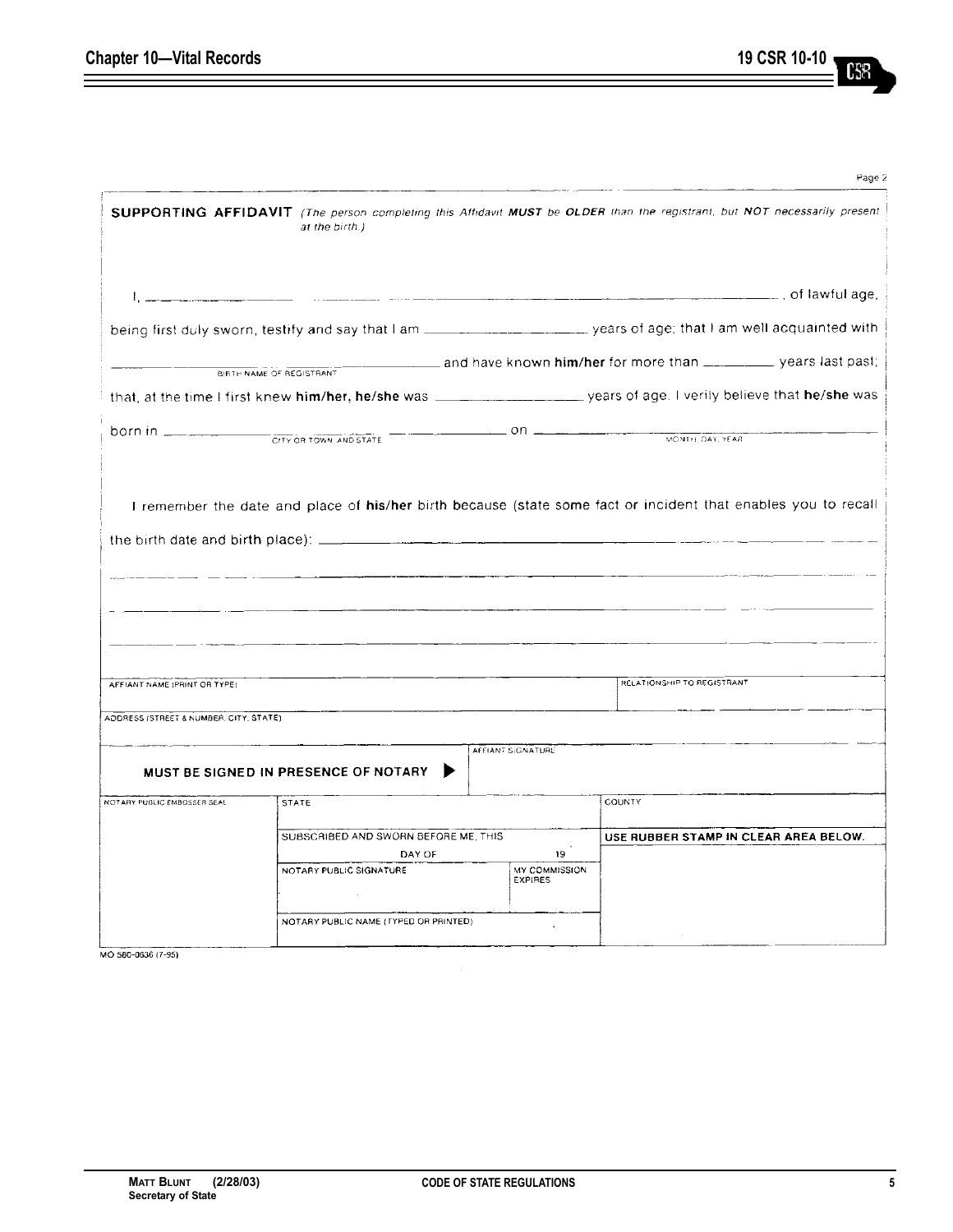Page 3

(Only a person who is now 12 years of age or older will use this form.)

- 1. AFFIDAVIT on Page 1:
	- a) Give the facts as of the time of your birth. (If you have been adopted, write to the Bureau of Vital Records for special instructions.)
	- b) Registrant must sign in present legal name in the presence of a notary public and include the notary's signature, date of signature and date of expiration of commission. (The notary should not be related to registrant.)
- 2. AFFIDAVIT on Page 2:
	- a) Have a parent prepare and sign the Supporting Affidavit before a notary public.
	- b) If both parents are deceased, have an OLDER relative or OLDER long-time acquaintance prepare the affidavit. This person must state how he came to know about your date and place of birth. (Not husband/wife.)
- 3. TWO DOCUMENTS (of different type) are required to verify your name, date and place of birth. (Suggested documents are found on page 4.)
	- a) Observe the following as each document must show:
		- \* Your full correct name when you were born.
		- \* Your correct date of birth, place of birth, and one document must give parents names.
		- \* The source of the document (its name and location).
		- \* The date the document was first made (filed). (The document must be over 5 years old.)
	- b) The older the document, the stronger it's probative value.
	- c) An altered document is not acceptable.
	- d) Personal knowledge affidavits are not accepted in lieu of documents.
- 4. Return your application, two documents, and proper fee. (Documents MUST accompany the application.)
	- a) A certified copy of the certificate, or any part of it, is \$10.00.
	- b) A fee of \$10.00 is required for processing.
	- c) Make check or money order payable to: Missouri Department of Health, Jefferson City, Missouri. Other forms of remittance at sender's risk.

# ADDITIONAL INFORMATION

- 5. The Bureau of Vital Records was established in 1910. Delayed registration of persons born prior to 1910 was begun in 1931, and then only by request.
- 6. The Bureau of Vital Records has authorized NO ONE to represent it for handling delayed certificates. Do not give money to anyone who claims to be an agent of this office.
- 7. If you are 62 or over, contact the Social Security Board local office, your County Welfare Office, the Railroad Retirement Board, etc., regarding their requirements before submitting your application to the Bureau.
- 8. Every state has a procedure to file a delayed birth certificate. You should make every effort to file in your state of birth.
- 9. A delayed birth certificate cannot be filed for a deceased person. (His death certificate gives all the data which would appear on his delayed birth certificate. The death certificate also includes citizenship.)
- 10. A delayed certificate that is incorrect or inadequate can be changed by COURT ORDER ONLY.

(The delayed birth certificate application form and these instructions have been filed with the Missouri Secretary of State to conform with law.)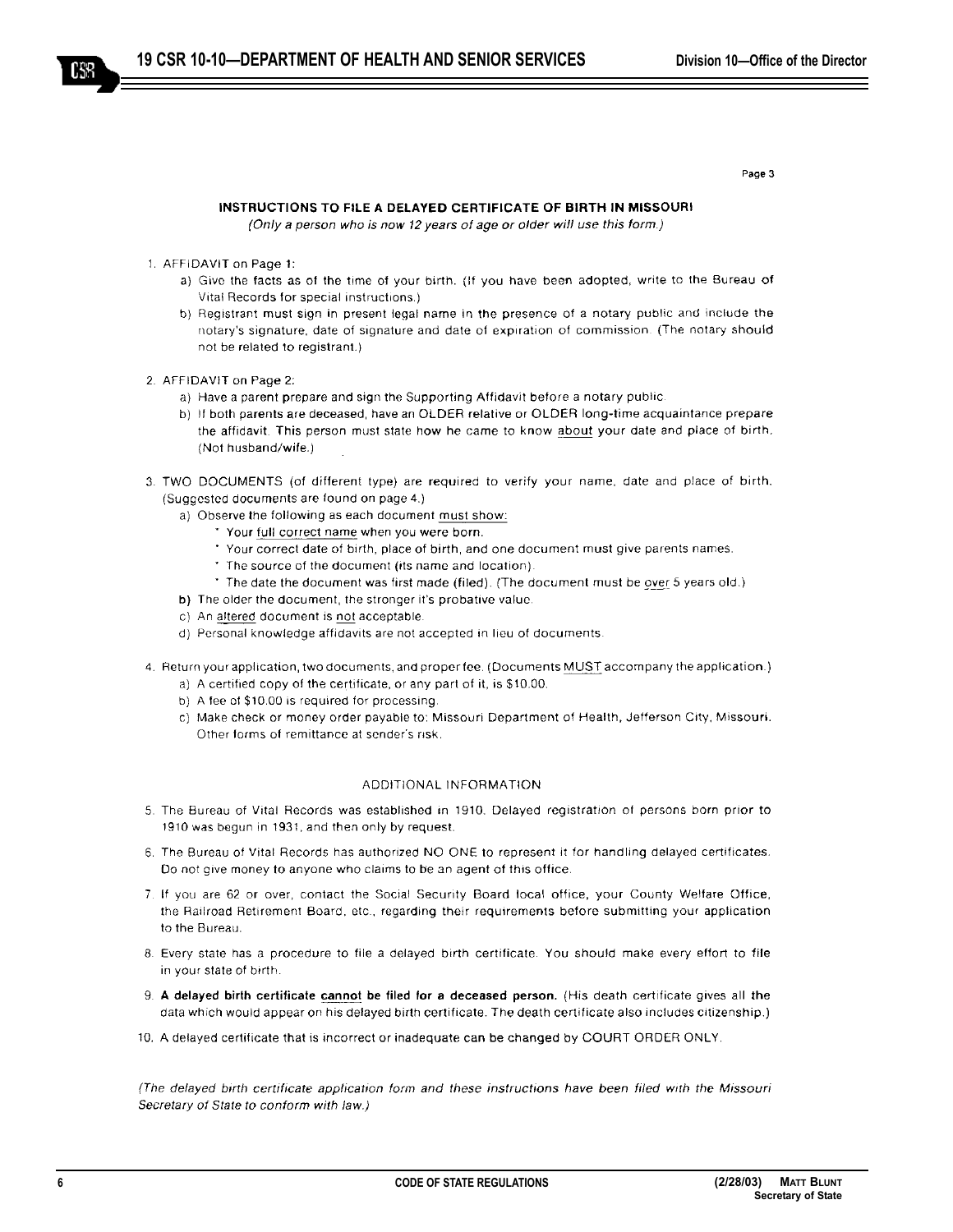Page 4

# **SUGGESTED DOCUMENTS**

(Send two)

## 1. Baptismal, Cradle Roll, or other Church Record

If the registrant does not have such a record, he should write to the present pastor of the church where the record was created. If the record is in a foreign language, the essential information should be translated. The officer holding the record shall certify to the facts, using his official title and seal, or letterhead. The name, date of birth or age must appear on the record.

#### 2. Physician's, Dentist, Optometrist, or Hospital Record

Can be either a copy of a record in their files or a statement on their stationery that states your full name, date of birth, name and address of the physician or hospital and date you were first seen by the doctor or admitted to the hospital. Document must be over 5 years old.

## 3. Child's Birth Record

Must be obtained from the State Vital Records Office in the state the child was born. Must show your full name, age, place of birth, child's full name, child's birthdate, state file number and must bear the state seal. Hospital birth records are not acceptable. Document must be over 5 years old. If an amendment has been made on the child's birth record, the amendment must be over 5 years old.

#### 4. Insurance Policy (Life, Health and Accident, Hospital, Burial Benefits, etc.)

Most insurance policies are excellent documents since they usually carry the registrant's name, exact date and place of birth and date policy application was made. Be sure your policy is five or more years old. If the policy is not now in your possession for any reason, write the Company for the information you need. DO NOT SEND A STATEMENT BASED ON A POLICY UNLESS IT IS PREPARED BY THE COMPANY'S AGENT FROM HIS RECORDS. An affidavit regarding a policy cannot be accepted. Policy must give name and address of company.

## 5. Military Record

Must show your full name, date of birth, place of birth, date you entered the service, your service number and the date you were discharged. Document must be over 5 years old.

#### 6. School Record or School Enumeration Record

Applicant may be able to obtain a record from the superintendent of the school attended, the county superintendent of schools or the county clerk. The record must show the age or date of birth, birthplace, date record was prepared. The officer holding the record shall certify to these facts, using his official title and seal, or letterhead.

#### 7. Employment Application

Can be either a copy of the records in their files or a statement on their stationery that states your full name, date of birth, date you applied for the job or the date you were hired, and the company's name and address. This may be obtained from their Personnel Office. Document must be over 5 years old.

## 8. Voters Registration Application

Obtained from the County Clerk's Office. Must show your full name, date of birth, place of birth, county and state registered in and the date you registered. Document must be over 5 years old.

## 9. Social Security Numident

This is a computer print-out of the application that you completed at the time you applied for your Social Security Number and can be obtained from your local Social Security Office.

## 10. Marriage License (Application)

Obtained from the Recorder of Deeds Office in the county you obtained your marriage license. Must show your full name, age, date applied, county and state where you obtained your license and must be over 5 years old.

11. Many, many more acceptable records are available. If you have two that fit your affidavit on Page 1, send them for review. Driver's licenses, fraternal order membership APPLICATIONS, U.S. Passport, are a few other suggestions. Rarely does a registrant fail to have available several acceptable documents.

MO 580-0636 (7-95)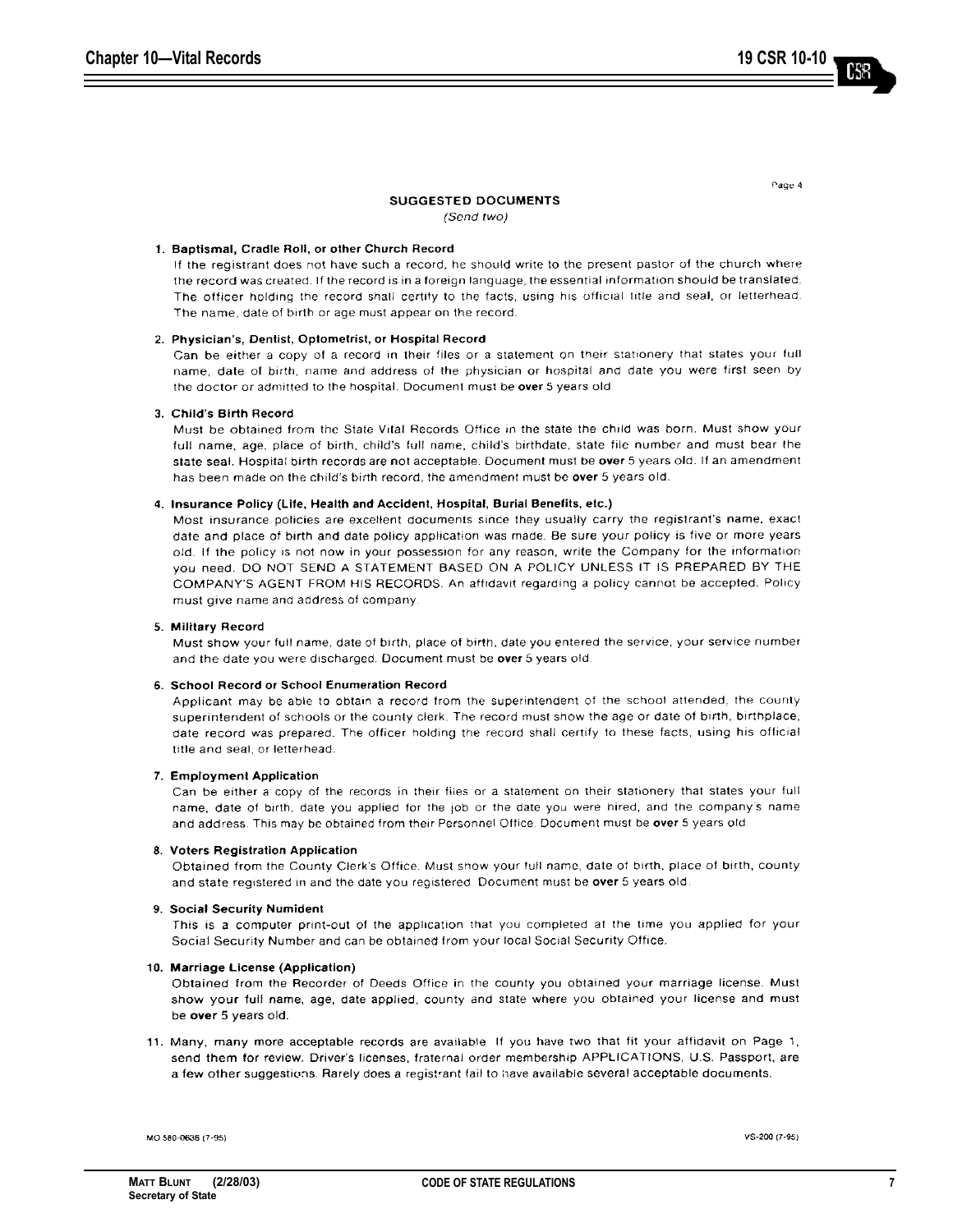## **19 CSR 10-10.040 Filing a Certificate of Live Birth**

 $c_{\rm SB}$ 

*PURPOSE: This rule prescribes a time for the recording of births and clarifies the procedure, including births not attended by a licensed physician or midwife.*

(1) Any physician, midwife or other legally authorized person in attendance at a birth must file a birth certificate within seven (7) days after the date of birth.

(2) If the birth was not attended, one (1) of the parents must file a birth certificate within seven (7) days after the date of birth.

(3) The birth certificate shall include the following items: registration district number; registrar's number; child's name, date of birth, time of birth, sex; city, town or location of birth; county of birth; place of birth; if residence (home) birth, was it planned that way; facility name; certifier signature, date signed, certifier's name and title; attendant's name and title, attendant's Missouri license number, attendant's mailing address; registrar's signature, date signed by registrar; mother's name, maiden surname, date of birth, birthplace, residence—state, county, city, town or location, street and number; inside city limits—yes or no; years living at present address; mother's mailing address; father's name, date of birth; birthplace; signature of parent or other informant, relation to child; permission given to provide Social Security Administrative (SSA) with the necessary birth information to issue Social Security number—yes or no; mother of Hispanic origin-no or yes-specify; father of Hispanic origin—no or yes—specify; race of mother; race of father; education-mother; education–father; mother participated during pregnancy (check all that apply); live births now living; live births now dead; date of last live birth; other terminations; date of last termination; mother married to father-yes or no; date last normal menses began; month pregnancy prenatal care began; number of prenatal visits; birth weight; crown heel length; clinical estimate of gestation; plurality; if not single birth—specify; other risk factors for this pregnancy-tobacco use during pregnancy, alcohol use during pregnancy; mother's height; mother's weight before pregnancy; weight gained during pregnancy; apgar score; mother transferred from another facility or physician's office prior to delivery—yes or no; infant transferred—yes or no; mother's blood tested for syphilis; prophylactic drug used in baby's eyes; medical risk factors for this pregnancy; obstetric procedures;

complications of labor, delivery, or both; method of delivery; abnormal conditions of the newborn; and congenital anomalies of child.

(4) A live birth certificate shall be filed for any child showing any evidence of life such as breathing, action of heart or movement of voluntary muscles, after the child is entirely outside of the mother, even if the cord is uncut and the placenta is still attached.

*AUTHORITY: section 193.085, RSMo 1986.\* This rule was previously filed as 13 CSR 50- 150.040 and 19 CSR 30-10.040. Original rule filed March 13, 1958, effective March 23, 1958. Amended: Filed Nov. 4, 1977, effective Feb. 11, 1978. Rescinded and readopted: Filed Sept. 12, 1988, effective Jan. 1, 1989. Changed to 19 CSR 10-10.040 July 30, 1998.*

*\*Original authority: 193.085, RSMo 1984, amended 1997.*

# **19 CSR 10-10.050 Death Certificate Form**

*PURPOSE: This rule establishes the content of the death certificate for each death in this state to be filed with the Department of Health.* 

(1) The death certificate shall include the following items: registration district number; registrar's number; decedent's name, sex, date of death, Social Security number, age (under  $1$  year-months and days-under  $1$ day—hours, minutes), date of birth, birthplace, was decedent ever in United States armed forces—yes, no or unknown; place of death—hospital (specify inpatient, emergency room (ER)/outpatient or dead on arrival (DOA)) or other (specify nursing home, residence or other); facility name; city, town or location of death; county of death; marital status; surviving spouse's name; decedent's usual occupation; kind of business or industry; residence—state, county, city town or location-zip code, street and number, inside city limits, years at present address; was decedent of Hispanic origin-no or yesspecify; race; decedent's education; father's name, mother's name; informant's name, mailing address; burial, cremation or other (specify); date of disposition; place of disposition; location; signature of funeral service licensee or person acting as such; name and address of facility; funeral establishment license number; immediate cause and underlying causes of death and approximate interval between onset and death; other significant conditions contributing to death; if deceased

was female  $10-49$ , was she pregnant in the last 90 days—yes, no or unknown; was autopsy performed—yes or no; were autopsy findings available prior to completion of cause of death-yes or no; manner of death; date of injury; time of injury; injury at work-yes, no or unknown; describe how injury occurred; check whether certifying physician or medical examiner/coroner; signature and title of certifier; date signed; time of death; name and address of certifier, Missouri license number; case referred to medical examiner/coroner-yes or no; name of attending physician if other than certifier; registrar's signature; and date received by local registrar.

*AUTHORITY: section 193.145, RSMo 2000.\* This rule was previously filed as 13 CSR 50- 150.050 and 19 CSR 30-10.050. Original rule filed Nov. 4, 1977, effective Feb. 11, 1978. Rescinded and readopted: Filed Sept. 12, 1988, effective Jan. 1, 1989. Changed to 19 CSR 10-10.050 July 30, 1998. Amended: Filed Oct. 2, 2002, effective March 30, 2003.* 

*\*Original authority: 193.145, RSMo 1984, amended 1989, 1997.*

## **19 CSR 10-10.060 Report of Fetal Death**

*PURPOSE: This rule establishes the content of the report of fetal death to be filed with the Department of Health for each fetal death in this state.*

(1) The report of fetal death shall include the following items: registration district number; registrar's number; fetus name; city, town or location of delivery; county of delivery; date of delivery; sex of fetus; place of delivery; if residence (home) delivery, was it planned that way-yes or no; facility name; mother's name, maiden surname, date of birth, residence (state, county, city, town or location), zip code, street and number, inside city limits-yes or no, years living at present address; father's name, date of birth; immediate and underlying cause of death and specify if cause is fetal or maternal; other significant conditions; fetus died before labor, during labor or delivery or unknown (specify); attendant's name and title, Missouri license number; name and title of person completing report; burial, cremation, other (specify); cemetery or crematory, location (city or town, state); date; name and address of facility; informant; registrar's signature; date received by local registrar; mother of Hispanic origin—no or yes; father of Hispanic origin—no or yes; mother's race; father's race; mother's education; father's education;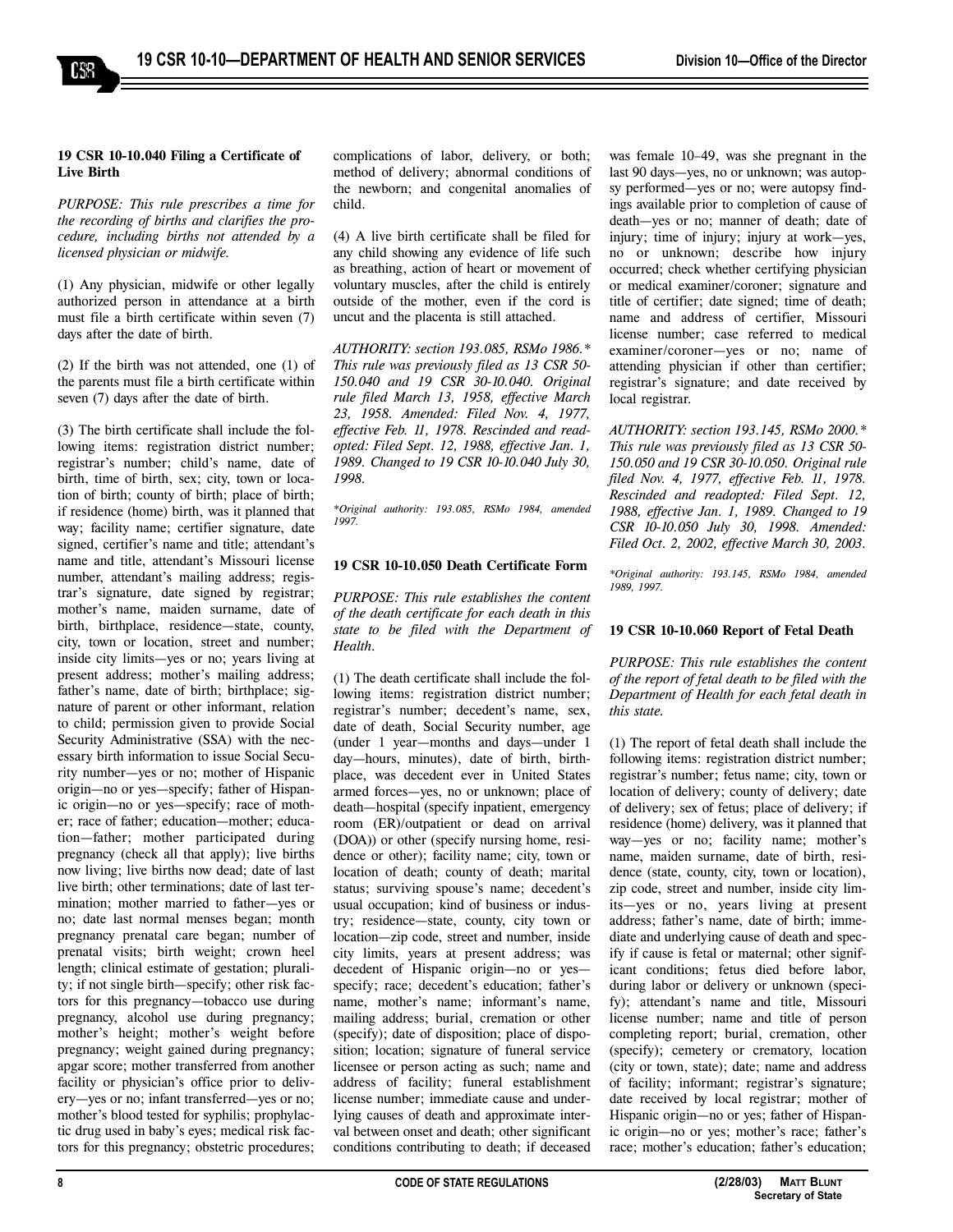mother participated during pregnancy (check all that apply); live births—now living; live births-now dead; date of last live birth; other terminations, date of last other termination; was mother married to father-yes or no; date last normal menses began (month, day, year); month pregnancy prenatal care began (specify); prenatal visits (total number); birth weight; crown heel length; clinical estimate of gestation (weeks); plurality (specify); if not single birth—born first, second, third, etc. (specify); mother transferred from another facility or physician's office prior to delivery-yes or no and if yes enter name of facility; medical risk factors for this pregnancy (check all that apply); other risk factors for this pregnancy (complete all items); obstetric procedures (check all that apply); complications of labor or delivery or both (check all that apply); method of delivery (check all that apply); congenital anomalies of child (check all that apply).

*AUTHORITY: section 193.165, RSMo 1986.\* This rule was previously filed as 13 CSR 50- 150.060 and 19 CSR 30-10.060. Original rule filed Nov. 4, 1977, effective Feb. 11, 1978. Rescinded and readopted: Filed Sept. 12, 1988, effective Jan. 1, 1989*. *Changed to 19 CSR 10-10.060 July 30, 1998.*

*\*Original authority: 193.165, RSMo 1984.*

# **19 CSR 10-10.070 Certificate of Dissolution of Marriage**

*PURPOSE: This rule establishes the content of the certificate of dissolution of marriage for dissolutions granted by any court in this state to be filed with the Department of Health.*

(1) The certificate of dissolution of marriage shall include the following items: case number; husband's name, residence (city, town or location), state, zip code, county, date of birth, birthplace; wife's name, maiden surname, residence (city, town or location), state, zip code, county, date of birth, birthplace, place of marriage (city, town or location), county, state or foreign country; date of this marriage; date couple last resided in same household; number of children under eighteen (18) in this household as of the date the couple last resided in same household; petitioner (check appropriate box); name of petitioner's attorney; address of attorney; date of dissolution (month, day, year); type of decree (check appropriate box); date recorded; number of children under eighteen (18) whose physical custody was awarded to (designate in appropriate spaces); child support

was awarded to (check appropriate box); county of decree; title of court; signature of certifying official; title of certifying official; number of this marriage—husband; number of this marriage—wife; husband—if previously married, last marriage ended by (check box) and date; wife-if previously married, last marriage ended by (check box) and date; husband's race; wife's race; husband's education; wife's education.

*AUTHORITY: section 193.205, RSMo 1986.\* This rule was previously filed as 19 CSR 30- 10.070. Original rule filed Sept. 12, 1988, effective Jan. 1, 1989. Changed to 19 CSR 10-10.070 July 30, 1998.*

*\*Original authority: 193.205, RSMo 1984, amended 1996.*

## **19 CSR 10-10.080 Report of Marriage**

*PURPOSE: This rule establishes the content of the report of marriage for each marriage performed in this state to be filed with the Department of Health.* 

(1) The report of marriage shall include the following items: license number; groom's name, age last birthday, date of birth, birthplace, residence (city, town or location), state, zip code, county, number of this marriage if previously married, last marriage ended by (check appropriate box), date ended, race, education; bride's name, maiden surname, age last birthday, date of birth, birthplace, residence (city, town or location), state, zip code, county, number of this marriage if previously married, last marriage ended by (check appropriate box) and date ended, race, education; groom's signature; bride's signature; month, day, year and time subscribed to and sworn to; county of recording; date and time license issued; name of recorder of deeds; signature and title of official; date ceremony performed; where married—city, town or location; where married county; name of parent or legal guardian of groom (if minor), relationship to applicant, address of parent or legal guardian of groom, state, zip code, signature of parent or legal guardian; name of parent or legal guardian of bride (if minor), relationship to applicant, address of parent or legal guardian of bride, state, zip code, signature of parent or legal guardian; month, day and year subscribed to and sworn to; signature and title of official.

*AUTHORITY: section 193.185, RSMo 1986.\* This rule was previously filed as 19 CSR 30- 10.070. Original rule filed Sept. 12, 1988, effective Jan. 1, 1989. Changed to 19 CSR 10-10.080 July 30, 1998.*

*\*Original authority: 193.185, RSMo 1984.*

## **19 CSR 10-10.090 Access to Vital Records**

*PURPOSE: This rule protects the integrity of vital records and the personal privacy of the registrants and determines who is entitled to receive copies or information from vital records.*

(1) The state registrar of vital records or the custodian of permanent local vital records shall not permit anyone to disclose information contained in vital records, or to copy or issue a copy of all or part of any vital records except as authorized in this rule.

(A) As authorized by section 193.255.1, RSMo 1986, the registrant, a member of his/her immediate family, his/her guardian or one (1) of their respective official representatives shall be considered to have a direct and tangible interest and may be issued a certified copy of a vital record. Others may demonstrate a direct and tangible interest when information is needed for determination or protection of personal or property rights.

1. Applicants requesting records shall furnish adequate identifying information contained on the record to insure the correct record is being released.

2. The term immediate family shall include those family members and in-laws in the direct line of descent up to, but not including, cousins. Immediate family members are eligible to receive copies of birth certificates.

3. All family members, genealogists representing a family member and professionally recognized genealogists are eligible to receive copies of death certificates.

4. The term official representative shall include an attorney, physician, funeral director or other authorized agent acting in behalf of the registrant or his/her family. An other authorized agent shall produce a signed statement by the registrant or a member of his/her family authorizing the release of a record. A funeral director may act as the official representative of a family to obtain copies of death certificates only.

5. A guardian may receive a copy of the birth certificate of a child who is under his/her care and custody by showing guardianship papers.

6. Foster parents may receive a copy of a birth certificate of a child who is under their care and custody upon furnishing a copy of their custody papers.

7. A stepparent may receive a copy of a certificate of a legitimate birth by stating relationship.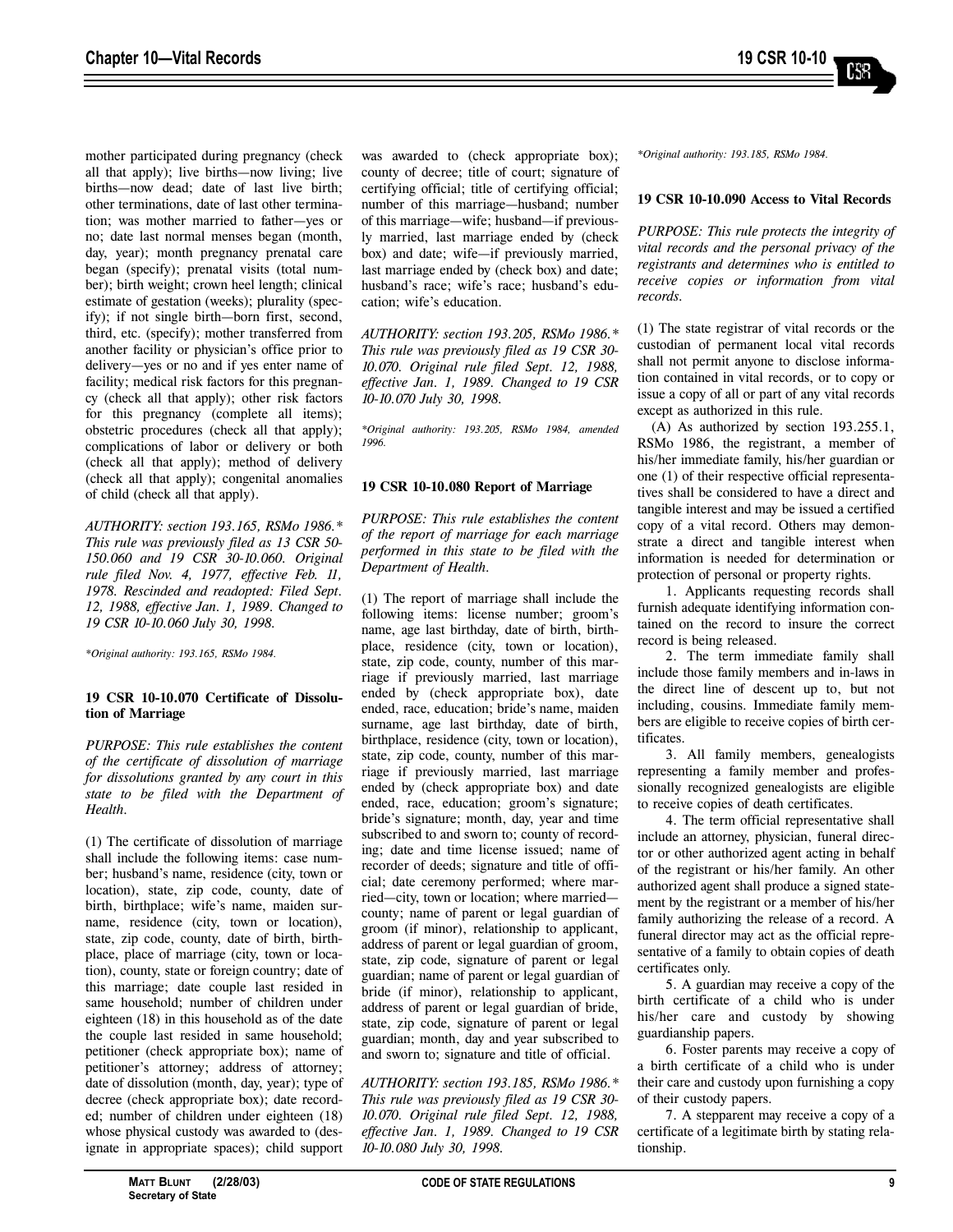8. An alleged father of a child may not receive a copy of that child's birth records unless he is shown as the father on that record.

CSS

9. Whenever it shall be deemed necessary to establish an applicant's right to information from a vital record, the state registrar or local custodian also may require identification of the applicant or a notarized sworn statement.

(B) As authorized by section 193.245(3), RSMo (1986), the state registrar of vital records may authorize the disclosure of information contained in vital records for legitimate research purposes.

1. The term legitimate means conforming to or in accordance with generally accepted standards or principles governing research.

2. The term research means a systematic study designed to develop or contribute to generalizable knowledge. The term generalizable means to emphasize the general character rather than specific details of, to formulate general principles or inferences from particulars.

3. No data shall be furnished from records for research purposes until the state registrar of vital records has received and approved a formal request for the research project. The request shall be approved only if adequate assurances are provided to assure that the research is legitimate and to protect the confidentiality of the records requested.These assurances include, but are not limited to:

A. Security measures shall limit access to the records to members of the research staff;

B. Any release of records to other agencies shall be only with prior approval from the state registrar;

C. Individuals shall not be identified in published data;

D. Upon completion of a study, the records shall be destroyed or adequate security provided to prevent access or disclosure; and

E. A registrant or his/her family members or acquaintances shall not be contacted without written permission from the state registrar.

(C) To comply with sections 192.067 and 610.021(14), RSMo Cum. Supp. 1989, nothing in this rule shall be construed to permit disclosure of information contained in the confidential Information for Medical and Health Use Only section of a vital record unless specifically authorized by the state registrar of vital records or by a court of competent jurisdiction.

(D) As authorized by section 193.255.4, RSMo 1986, the state registrar or the local custodian may furnish—when deemed in the public interest and not for purposes of commercial solicitation or private gain-copies of records or data from records to public agencies administering health, welfare, safety, law enforcement, education or public assistance programs, and to private agencies approved by the state registrar. Subject to the limitations of this rule, confidential verification of the facts contained in a vital record may be furnished by the state registrar of vital records or the custodian of permanent local vital records to any federal, state, county or municipal government agency. These confidential verifications shall be on forms prescribed and furnished by the state or local registrar of vital records or on forms furnished by the requesting agency and acceptable to the state or local registrar; or the state registrar or the custodian of permanent local vital records may authorize the verification in other ways when it shall prove in the best interests of the office of the state or local registrar.

(E) Representatives of heir-tracing companies establishing personal or property rights and reporters for newspapers, radio, television or other news media when investigating news stories are allowed access to vital records subject to restrictions outlined in section 193.245, RSMo 1986. These representatives and reporters shall provide proper identification and state in writing the proposed use of the requested record.

1. To protect the integrity of the birth records and to enforce the provisions of sections 193.125 and 193.245(1), RSMo 1986, nothing in this rule shall be construed as authorization to permit reporters physical inspection of the original or permanent birth certificates or the birth indexes of the state or local registrar. Access shall be limited to searches conducted and copies made by the vital records staff. A fee as authorized by law shall be levied.

2. To protect the integrity of the death records, physical inspection of the original or permanent death certificates are prohibited. Access to death indexes shall be permitted under supervised conditions during normal working hours on regular work days. Authorization for physical access and inspection of death record indexes shall be approved by the vital records office in advance to insure availability of proper supervision and minimization of office disruption. The state or local registrar shall determine work area location and quantity of indexes made available at any one (1) time. Searches of death indexes conducted by reporters and representatives of

heir-tracing companies do not require a fee. Copies of death records shall be made by vital records staff upon request of reporters or heir-tracing representatives. Copy fees as required by law will be levied. Cause of death information shall be released to the news media or heir-tracing companies only if the information is needed for their research and not for personal information.

(F) A listing of persons who are born or who die on a particular date may be disclosed upon request, but no information from the record other than the name and the date of the birth or death shall be disclosed. A fee may be charged to recapture the expense of generating these listings.

(G) When the state registrar of vital records or the custodian of permanent local vital records finds evidence that a certificate was registered or application or request was made through misrepresentation or fraud, s/he shall have authority to withhold the issuance of a copy of the certificate until a court determination of the facts has been made.

(H) Nothing in this rule shall be construed as authorization to permit access to or inspection of the vital records or indexes in the vital records offices by any person other than the state or local custodian or his/her employees unless otherwise authorized in this rule.

*AUTHORITY: sections 192.067, 193.145, 193.255.1, 193.255.4 and 610.021(5), RSMo Supp. 1989 and 193.155, RSMo 1986.\* This rule was previously filed as 13 CSR 30- 10.090. Original rule filed Nov. 14. 1988, effective Jan. 27, 1989. Amended: Filed June 14, 1989, effective Sept. 11, 1989. Amended: Filed June 4, 1990, effective Dec. 31, 1990. Changed to 19 CSR 10-10.090 July 30, 1998.*

*\*Original authority: 192.067, RSMo 1988; 193.145, RSMo 1984, amended 1989; 193.255, RSMo 1984; 193.155, RSMo 1984 and 610.021, RSMo 1987.*

## **19 CSR 10-10.100 Authorization for Cremation**

*PURPOSE: This rule establishes procedures required prior to cremation of a dead human body.* 

(1) If the cause of death can be established within seventy-two (72) hours after death, a completed death certificate certifying the cause of death as determined by the medical examiner/coroner or physician shall be delivered or mailed to the local registrar of the county where the death occurred before a body is cremated.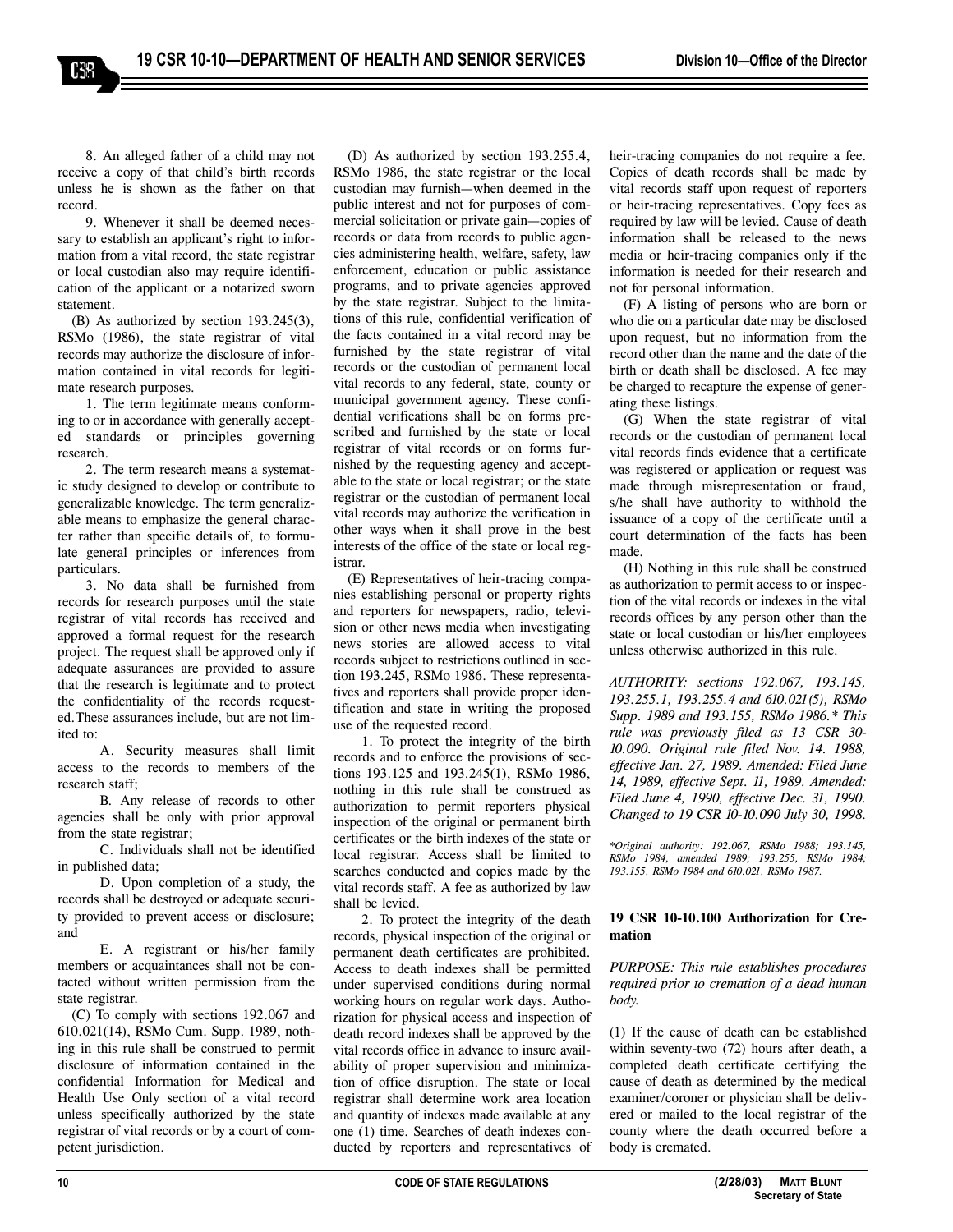(2) If a completed death certificate cannot be filed because the cause of death has not been determined, the medical examiner/coroner or physician certifying the cause of death shall give the funeral director notice of the reason for the delay. A body shall not be cremated until written authorization by the medical examiner/coroner or physician is received by the funeral director. This authorization shall be a signed statement which identifies the deceased and authorizes final disposition by cremation.

(3) Management of a crematory shall require from an authorized funeral home representative presenting a body for cremation a signed statement which identifies the deceased and which states that-

(A) A completed death certificate has been filed with the local registrar where the death occurred; or

(B) The funeral director has received a written authorization to cremate the body from the medical examiner/coroner or physician who will be certifying the cause of death.

*AUTHORITY: sections 193.145 and 193.175, RSMo 1986.\* This rule was previously filed as 19 CSR 30-10.100. Original rule filed July 15, 1991, effective Jan. 13, 1992. Changed to 19 CSR 10-10.100 July 30, 1998.*

*\*Original authority: 193.145, RSMo 1984, amended 1989 and 193.175, RSMo 1984.*

# **19 CSR 10-10.110 Amending Vital Records**

*PURPOSE: This rule identifies when an affidavit is appropriate to amend a vital record and when a court order is required.* 

(1) A request for correction(s) of a certificate shall be made to the Bureau of Vital Records. The request shall identify the certificate to be corrected by stating whether it is a birth, death or fetal death record; the name of the registered person; the date and place of the event; which items are omitted or in error; and the correct information for the items. The Bureau of Vital Records shall send a correction form to the applicant with instructions regarding who should sign and what documentary proof is required to support the correction requested.

(A) To correct an item(s) on a certificate, documentary evidence necessary to preserve the integrity of the certificate shall be required. Depending on the number of items to be corrected, more than one (1) document may be required. Corrections, other than those that are court ordered, require a notarized affidavit. Documentary evidence which supports the alleged facts shall be a filed document which shows, as a minimum, the correct full name and correct age or date of birth, and shall have been filed at least five (5) years prior to the date of application for the amendment. A filed document is defined as a record which is permanently maintained by an agency, organization or business and is accessible for verification at a later date.

(B) The burden of submitting proof is on the applicant. The state registrar shall determine whether the document submitted satisfactorily supports the correction requested. When the applicant cannot submit proper documentation, the applicant shall be notified of the deficiencies and given appeal rights to a court of competent jurisdiction.

(2) Major deficiencies on individual vital records shall be corrected by court order. The Bureau of Vital Records shall be furnished with a certified copy of an order from a court of competent jurisdiction directing them to make the desired correction. The order shall identify the record(s) as presently filed and direct the bureau as to the items to be corrected, amended or changed.

(A) Major deficiencies specifically requiring a court order are those that—

1. Amend year of birth on a birth record;

2. Amend a previously amended birth record corrected by court order, adoption or legitimation;

3. Amend an item previously amended by affidavit;

4. Amend the date of birth on a birth record when adequate documentation before the eleventh birthday is not available;

5. Completely change the mother's name on a birth record. The mother's first, middle and maiden name can be corrected by a notarized affidavit from the hospital's medical records department if the hospital prepared the original record in error. If the error was not made by the hospital, then one (1) of the recorded parents or the registrant, if of legal age, shall furnish a notarized affidavit requesting correction and a certified copy of the mother's birth record or a certified copy of the parent's marriage license or a certified statement of marriage from the recorder of deeds' office:

6. Completely change, on the birth record, the name of the natural parent or add the name of a parent when deceased;

7. Change, on the birth record, the surname of the registrant or the surname of the father by changing three (3) or more letters, or by changing one (1) or two (2) letters which results in a different pronunciation of the surname;

8. Change, on the death record, the surname of the deceased by changing three (3) or more letters or by changing one (1) or two (2) letters which results in a different pronunciation of the surname;

9. Change both the sex and registrant's name when the name appears to be that typically used for the opposite sex;

10. Amend a written signature (amended signature will be typed); or

11. Delete father's name on a legitimate birth record. To delete the father's name from a birth certificate, the court order shall find that he is not the natural father and then direct the Bureau of Vital Records to delete his name from the birth record. If the court also finds the natural father and the mother have been legally married, the birth certificate can be legitimated by the same court order. The order shall give the date and place of marriage. The order also shall give the natural father's full name, date of birth, state of birth, race, Social Security number, and the natural mother's date of birth and Social Security number to establish a new birth certificate by legitimation. If the child's name is to be changed to the father's name, the order also shall indicate the name change.

(3) The original certificate/office working copy of the birth, death or fetal death shall have the correction entered on its face by interlineation with a line drawn through the incorrect entries. It shall be marked amended. The date of amendment and a summary description of the evidence submitted in support of the amendment shall be endorsed on or made part of the record.

(4) Depending on the item(s) to be amended, those qualified to make application to change a record are the informant, midwife, physician, coroner, medical examiner and personnel from institutions, clinics and funeral homes who were responsible for filing the certificate.

(A) To amend a death certificate by affidavit, application may be made by the informant or the funeral director or person acting for the funeral director on the following items: decedent's first name, decedent's middle name, decedent's sex, decedent's date of death (affidavit of funeral home representative or certifier only), decedent's Social Security number, decedent's age, decedent's month of birth, decedent's day of birth, was decedent ever in United States armed forces?, place of death, marital status, surviving spouse's name (see paragraph  $(2)(A)8$ . of this rule), decedent's usual occupation and kind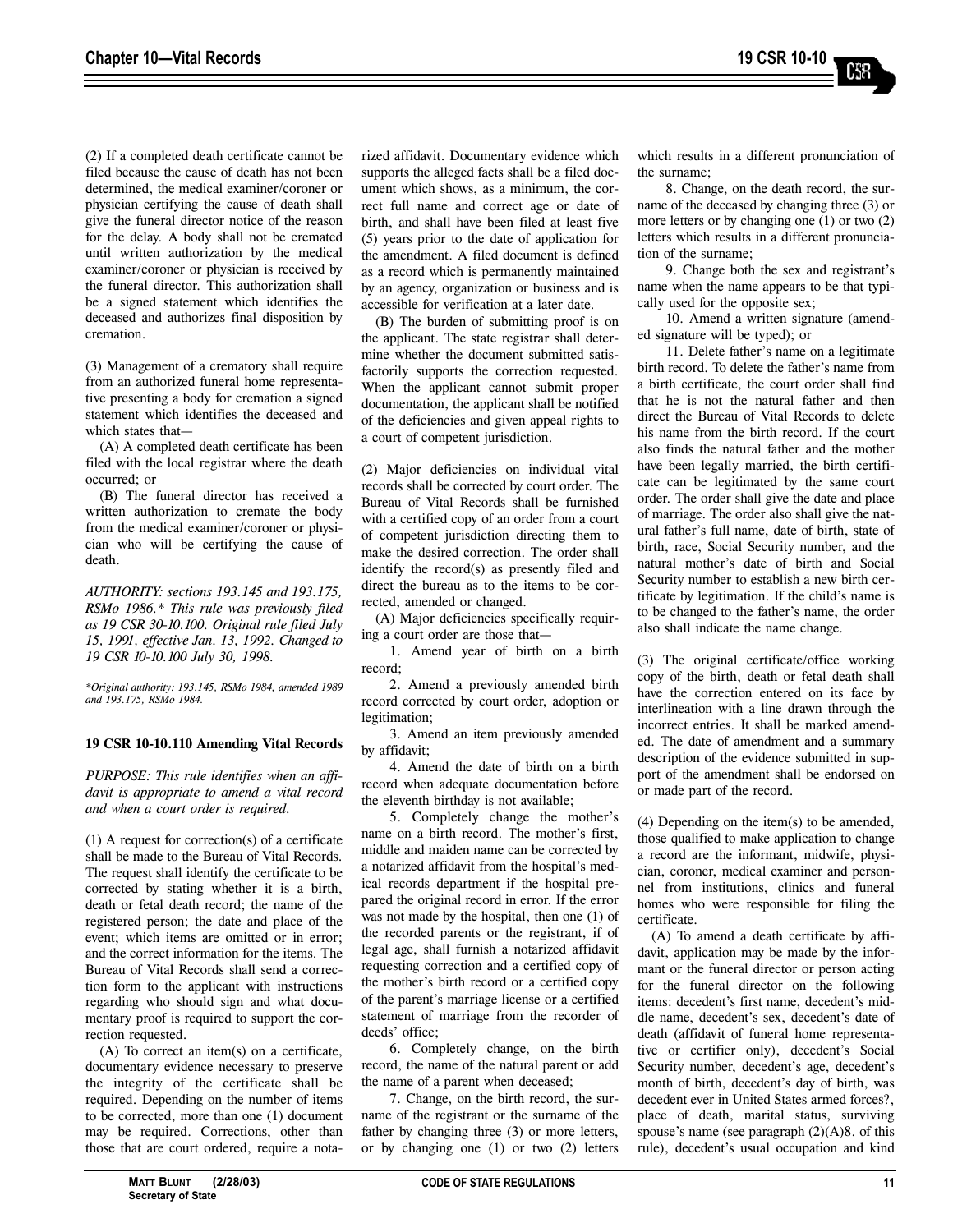of business or industry, decedent's residence, decedent's origin and race, decedent's education, father's first name, father's middle name, mother's first name, mother's middle name. Informant's name, informant's mailing address, disposition information, name and address of funeral home and funeral establishment license number can be amended only by affidavit of funeral home representative. The medical information can be amended only by the medical certifier, coroner or medical examiner who certified the cause of death.

ISS

1. An affidavit is required to correct the spelling of a last name(s) except as provided in paragraph  $(2)(A)8$ . of this rule. Age, date of birth and surnames of mother, father and surviving spouse require one (1) document other than an insurance policy which gives the correct information. An affidavit is required to correct the age if the year is correct.

2. To correct all other items on a death certificate through the amendment process, documentary evidence considered necessary to preserve the integrity of the certificate shall be required.

(B) To amend a fetal death certificate, application may be made by informant, coroner, medical examiner or personnel from the hospital, clinic or funeral home who prepared the certificate.

1. Except for medical information, the amendment process is the same as for a birth or death certificate.

2. The medical information can be changed only by the medical certifier, coroner, medical examiner or personnel of the institution responsible for filing the certificate. Cause of death information can be amended only by the medical certifier, coroner or medical examiner.

3. To correct all other items on a fetal death certificate, documentary evidence considered necessary to preserve the integrity of the certificate shall be required.

(C) To amend a birth certificate, application may be made by one (1) of the parents, the legal guardian, the registrant, if of legal age, or the individual responsible for the filing of the certificate. An affidavit and any required supporting document shall be filed according to the requirements of the following chart: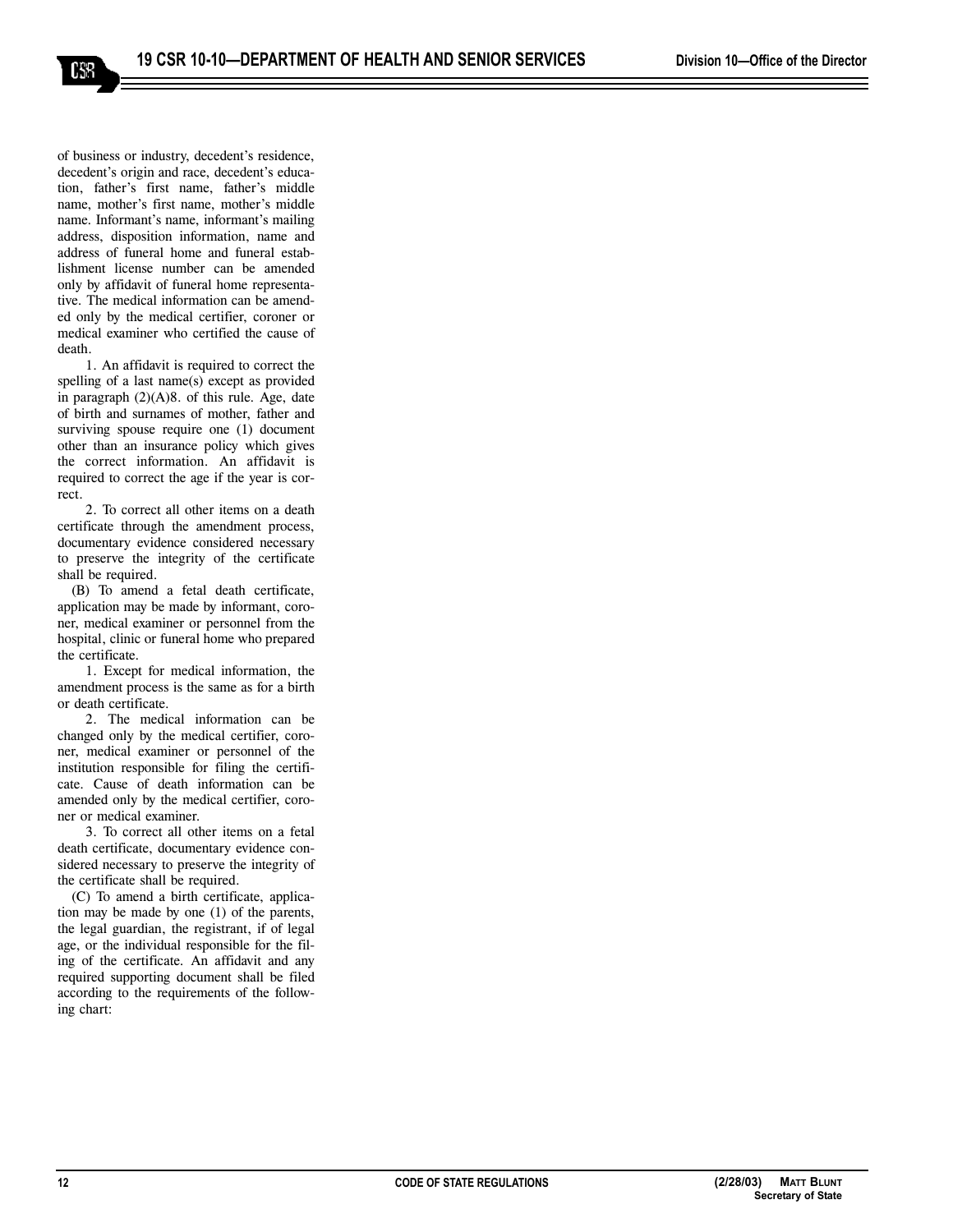| <b>Items Amended or Inserted</b> | Affidavit of<br><b>Registrant</b> or<br>Parent if <18 yrs. | <b>Affidavit of Hospital</b><br>or Attendant | <b>Supporting Documentation</b>                                                                                                                                                                                                       | Other                                                                                                                                                      |
|----------------------------------|------------------------------------------------------------|----------------------------------------------|---------------------------------------------------------------------------------------------------------------------------------------------------------------------------------------------------------------------------------------|------------------------------------------------------------------------------------------------------------------------------------------------------------|
|                                  |                                                            |                                              | If an item on this chart is marked with an 'x', an affidavit or document is required as indicated. When both affidavit columns are marked with an 'x', an                                                                             |                                                                                                                                                            |
|                                  |                                                            |                                              | affidavit will be accepted by either (1) registrant or parent if $\langle 18 \rangle$ yrs. or (2) hospital or attendant (only one affidavit is required).                                                                             |                                                                                                                                                            |
|                                  |                                                            |                                              |                                                                                                                                                                                                                                       |                                                                                                                                                            |
| CHILD'S NAME                     |                                                            |                                              |                                                                                                                                                                                                                                       |                                                                                                                                                            |
| First, middle                    | X                                                          | X                                            | x after age 11                                                                                                                                                                                                                        |                                                                                                                                                            |
| Last                             | $\mathbf x$                                                | $\mathbf x$                                  | x see paragraph $(2)(A)7$ . of this<br>rule                                                                                                                                                                                           | Affidavit not required if court<br>ordered.                                                                                                                |
| Title                            | $\mathbf x$                                                | X                                            |                                                                                                                                                                                                                                       |                                                                                                                                                            |
| No name                          | $\mathbf x$                                                | X                                            | x after age 11                                                                                                                                                                                                                        | Document must show maiden<br>name of married woman.                                                                                                        |
| <b>CHILD'S DATE OF BIRTH</b>     |                                                            |                                              |                                                                                                                                                                                                                                       |                                                                                                                                                            |
| Day, month<br>Year               | $\mathbf X$                                                | $\mathbf X$                                  | x document prior to 11th<br>birthday if no hospital/<br>attendant affidavit<br>see paragraph $(2)(A)1$ . of this                                                                                                                      | Affidavit not required if court                                                                                                                            |
|                                  |                                                            |                                              | rule                                                                                                                                                                                                                                  | ordered.                                                                                                                                                   |
| CHILD'S TIME OF BIRTH            |                                                            | X                                            |                                                                                                                                                                                                                                       |                                                                                                                                                            |
| <b>CHILD'S SEX</b>               |                                                            | $\mathbf x$                                  | x see paragraph $(2)(A)9$ . if does<br>not require court order and-<br>hospital and attendant affix-<br>davit are not available, a<br>document and affidavit of<br>registrant (parent if $\langle 18 \rangle$ yrs.)<br>is acceptable. | Affidavit not required if court<br>ordered. Court order if (1) sex<br>changed by surgical procedure<br>or $(2)$ see paragraph $(2)(A)9$ .<br>of this rule. |
| <b>MOTHER'S NAME</b>             |                                                            |                                              |                                                                                                                                                                                                                                       |                                                                                                                                                            |
| First, middle                    | X                                                          | X                                            | x document if no hospital or<br>attendant's affidavit. See<br>paragraph $(2)(A)5$ . of this rule.                                                                                                                                     |                                                                                                                                                            |
| Last (legal)                     | $\mathbf X$                                                | X                                            | x see paragraph $(2)(A)7$ . of<br>this rule.                                                                                                                                                                                          | Affidavit not required if court<br>ordered.                                                                                                                |
| Maiden                           | $\mathbf x$                                                | X                                            | x see paragraph $(2)(A)5$ . of<br>this rule                                                                                                                                                                                           | Affidavit not required if court<br>ordered.                                                                                                                |
| <b>MOTHER'S AGE</b>              | $\mathbf X$                                                | X                                            | x document if no hospital<br>or attendant affidavit.                                                                                                                                                                                  |                                                                                                                                                            |
| MOTHER'S DATE OF BIRTH           | $\mathbf x$                                                | X                                            | x document if no hospital or<br>attendant affidavit                                                                                                                                                                                   |                                                                                                                                                            |
| <b>MOTHER'S RACE</b>             | $\mathbf x$                                                | $\mathbf x$                                  | x document if no hospital or<br>attendant affidavit                                                                                                                                                                                   | Mother's birth record is re-<br>quired document.                                                                                                           |
| <b>FATHER'S NAME</b>             |                                                            |                                              |                                                                                                                                                                                                                                       |                                                                                                                                                            |
| First, middle                    | $\mathbf x$                                                | X                                            | x document if no hospital or<br>attendant affidavit                                                                                                                                                                                   |                                                                                                                                                            |
| Last                             | X                                                          | X                                            | x see paragraphs $(2)(A)6.7$ , and<br>9. of this rule, 19 CSR<br>30-10.110õ                                                                                                                                                           |                                                                                                                                                            |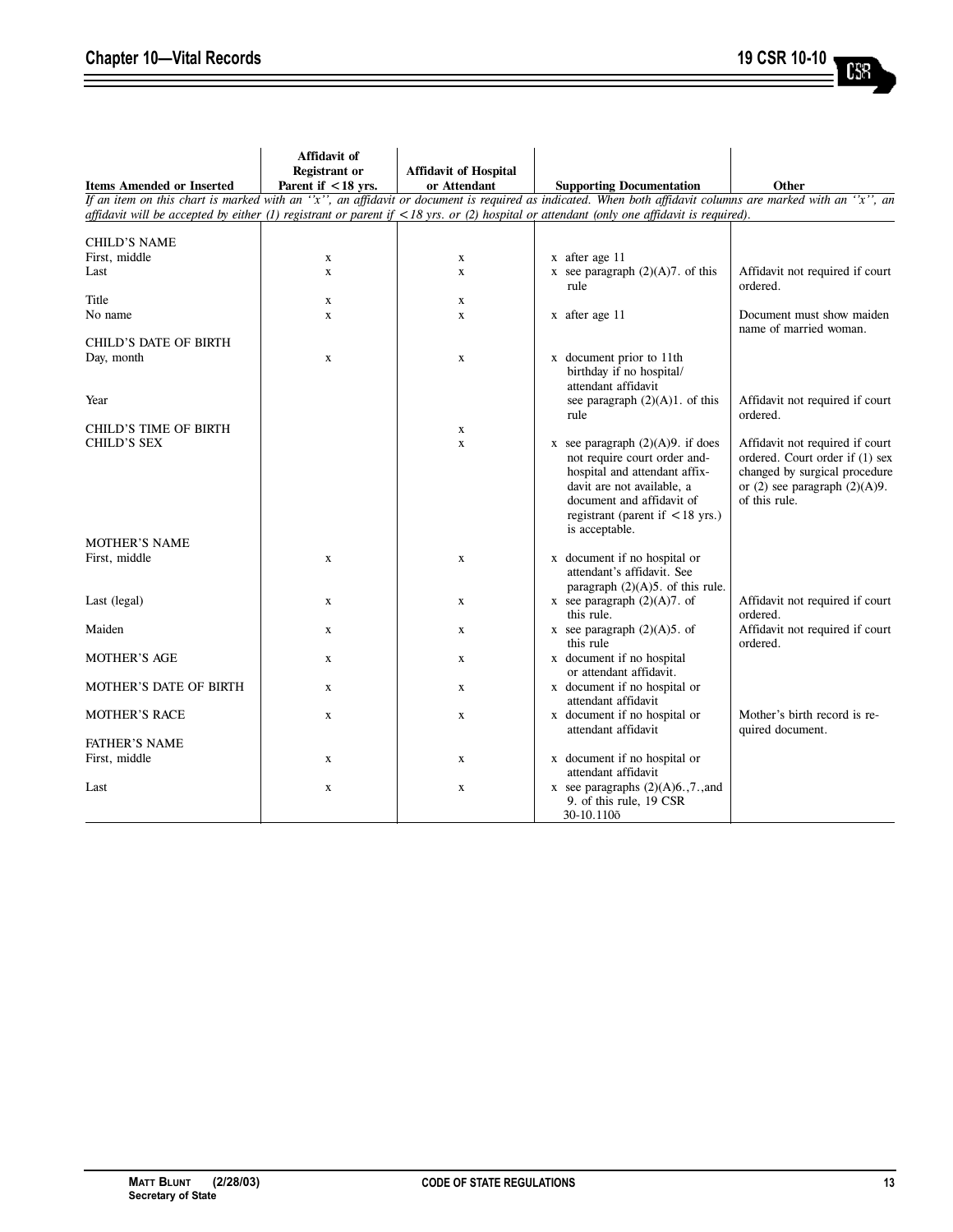| <b>Items Amended or Inserted</b>                 | Affidavit of<br><b>Registrant or</b><br>Parent if $<$ 18 vrs. | <b>Affidavit of Hospital</b><br>or Attendant | <b>Supporting Documentation</b>                     | <b>Other</b>                                                                                                                                                            |
|--------------------------------------------------|---------------------------------------------------------------|----------------------------------------------|-----------------------------------------------------|-------------------------------------------------------------------------------------------------------------------------------------------------------------------------|
| <b>FATHER'S AGE/DATE</b><br>OF BIRTH             | X                                                             | X                                            | x document if no hospital or<br>attendant affidavit | Father's birth record and<br>mother's and father's affidavit<br>required when item is blank                                                                             |
| <b>FATHER'S STATE OF BIRTH</b>                   | X                                                             | X                                            | x document if no hospital or<br>attendant affidavit | after court or paternity<br>affidavit.<br>Father's birth record and<br>mother's and father's affidavit<br>required when item is blank<br>after court order or paternity |
| <b>FATHER'S RACE</b><br><b>INFORMANT'S TYPED</b> | X                                                             | X                                            | x document if no hospital or<br>attendant affidavit | affidavit.<br>Father's birth record is<br>required document.                                                                                                            |
| <b>SIGNATURE</b>                                 | X                                                             | X                                            |                                                     |                                                                                                                                                                         |

NOTE: 1. The medical information can be changed only by the medical certifier or personnel of the institution responsible for filing the certificate. 2. To correct other items on a birth certificate, documentary evidence shall be required as is considered necessary to preserve the integrity of the certificate.

3. Original documents for amending certificates are not required; copies are acceptable as supplemental proof.

 $\operatorname{6S}$